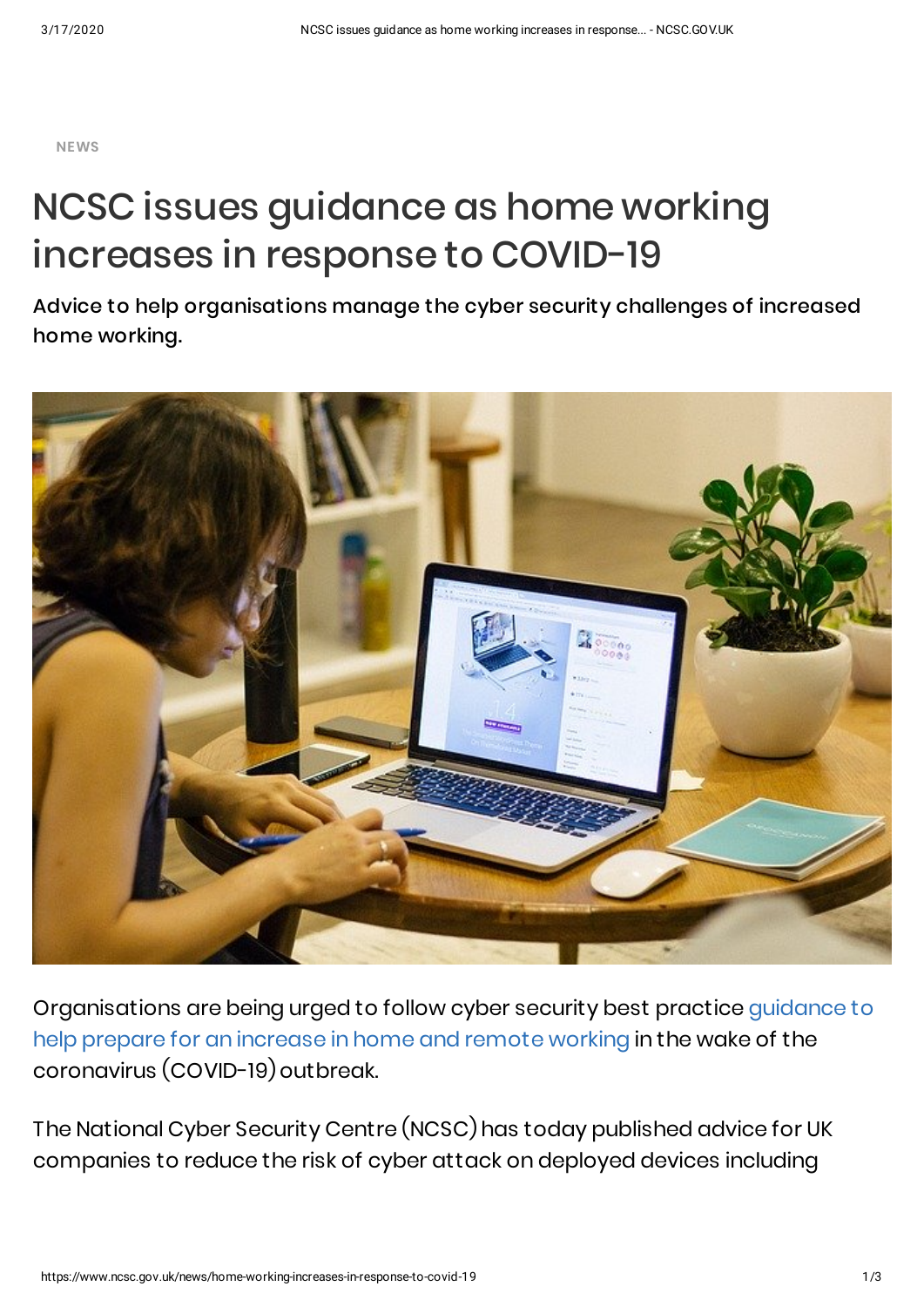laptops, mobiles and tablets, and tips to help staff spot typical signs of phishing scams.

Working from home is new for a lot of organisations and employees. Even if home working has been supported for some time, there may suddenly be more people working from home than usual, some of whom may not have done it before.

The NCSC has outlined recommended steps for organisations in:

- Preparing for home working  $\bullet$
- Setting up new accounts and accesses  $\bullet$
- Controlling access to corporate systems  $\bullet$
- Helping staff to look after devices
- Reducing the risk from removable media

Within the guidance there is advice on dealing with suspicious emails, as evidence emerges that criminals are exploiting the [coronavirus](https://www.ncsc.gov.uk/news/cyber-experts-step-criminals-exploit-coronavirus) online by sending phishing emails that try and trick users into clicking on a bad link. If clicked, these links could lead to malware infection and loss of data like passwords. The scams may claim to have a 'cure' for the virus, offer a financial reward, or be encouraging you to donate.

The guidance offers advice on spotting those emails, as well as on how to respond in the event of falling victim to a scam.

For official information about coronavirus, please refer to trusted resources such as the Public Health [England](https://www.gov.uk/government/organisations/public-health-england) or [NHS](https://www.nhs.uk/conditions/coronavirus-covid-19/) websites.

## **PUBLISHED**

17 March 2020

## **NEWS T YPE**

General news

**WRITTEN FOR** (i)